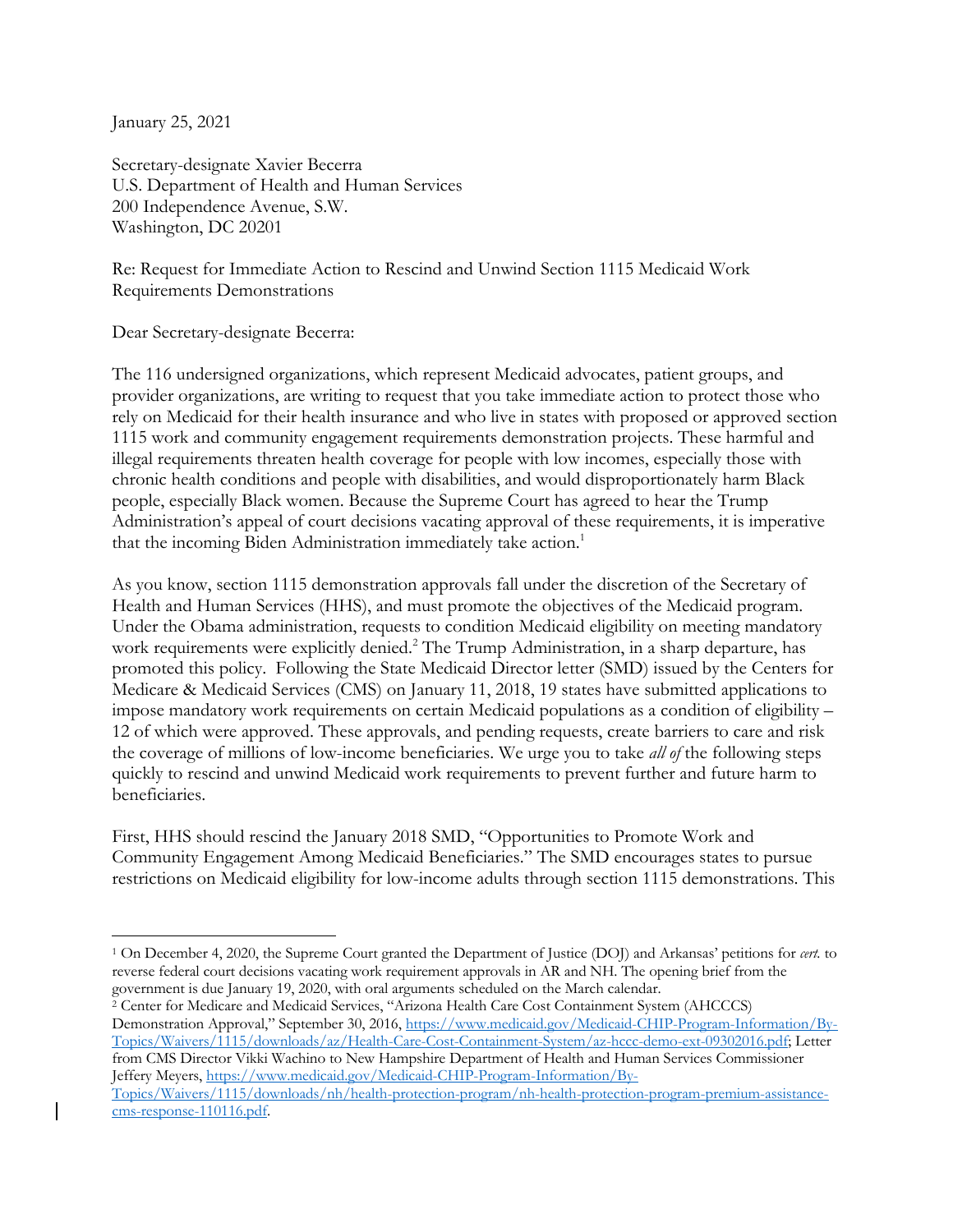guidance is counter to the principal objective of Medicaid, which is to provide health insurance to vulnerable populations, and should be rescinded immediately.

Second, we urge you to deny all pending proposals to impose punitive work requirements on adults with very low incomes. The states with pending work requirement proposals are Alabama, Idaho, Mississippi, Montana, Oklahoma, South Dakota, and Tennessee, and Arizona is seeking to renew its approved work requirement policy. As a result of litigation, federal courts have vacated the approval of work requirements in Arkansas, Michigan, and New Hampshire.<sup>3</sup> HHS has not reissued a determination in these states and thus, the original demonstration requests remain pending with CMS.

Many of these pending proposals exclusively target very poor parents, who are mostly women and disproportionately people of color. For example, in Mississippi, 71 percent of the parents who would be at risk of losing health insurance are Black and 91 percent are mothers. <sup>4</sup> Similarly, in Alabama 58 percent of parents affected are Black, while 85 percent are women.<sup>5</sup> These numbers are particularly stark when compared to the percentage of the states' populations that are Black – 37 percent and 26.5 percent respectively. Swift action should be taken to ensure these proposals are rejected, especially in light of the ongoing pandemic, the economic recession, and ongoing and historic impacts of structural racism.

Finally, to avoid further coverage losses and continued barriers to care, it is imperative that you withdraw approvals for all states with approved work requirement policies (Arizona, Georgia, Indiana, Nebraska, Ohio, South Carolina, Utah, and Wisconsin). Under the approved terms and conditions of the demonstrations, the Secretary can withdraw section 1115 waiver and expenditure authorities at any time if the continuation of those authorities is "no longer in the public interest or promotes the objectives" of Medicaid.

Imposing work requirements in Arkansas resulted in more than 18,000 people – nearly 1 in 4 of those subject to the requirements – losing coverage in just a seven month period.<sup>6</sup> Other states faced similar scenarios if work requirements had been allowed to continue. Data suggested approximately 17,000 people could lose coverage in just one month from New Hampshire's work requirement before the policy had been put on hold, and nearly 80,000 beneficiaries in Michigan were at risk of having their coverage terminated if implementation had not been stopped by federal courts.<sup>7</sup>

<sup>3</sup> Kentucky's work requirement approval was also vacated, but Governor Beshear withdrew the waiver in December 2019.

<sup>4</sup> Joan Alker et al, "How Mississippi's Proposed Medicaid Work Requirement Would Affect Low-Income Families with Children," Georgetown University Center for Children and Families, August 2018, https://ccf.georgetown.edu/wp-<br>content/uploads/2018/10/MS-work-requirements-update-rev-10-5.pdf.

<sup>&</sup>lt;sup>5</sup> Joan Alker et al, "The Impact of Alabama's Proposed Medicaid Work Requirement on Low-Income Families with Children," Georgetown University Center for Children and Families, August 2018, https://ccf.georgetown.edu/wp-

content/uploads/2018/03/AL-Work-Requirements-update-8-18.pdf.<br>
6 Arkansas Department of Health and Human Services, "Arkansas Works Program," December 2018,<br>
https://humanservices.arkansas.gov/images/uploads/011519\_AWReport

<sup>&</sup>lt;sup>7</sup> Jennifer Wagner and Jessica Schubel, "States' Experiences Confirm Harmful Effects of Medicaid Work Requirements," Center on Budget and Policy Priorities, November 18, 2020, https://www.cbpp.org/health/states-experiences-confirmharmful-effects-of-medicaid-work-requirements.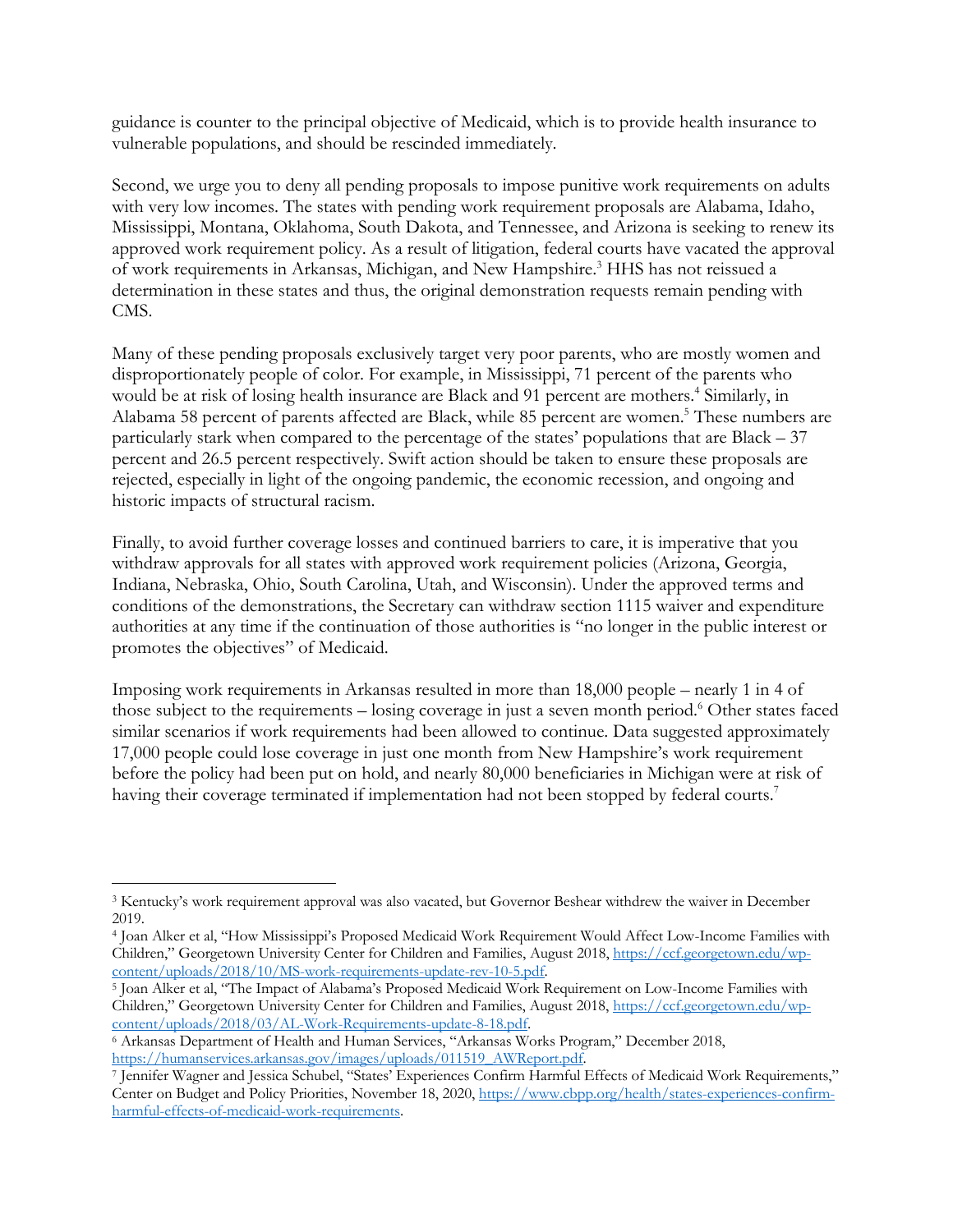Moreover, Harvard researchers found that Arkansas' work requirement policy not only increased uninsured rates, but also increased financial hardship and reduced access to care.<sup>8</sup>

The loss of health coverage is inconsistent with the objectives of Medicaid, as federal courts have ruled.<sup>9</sup> Work and community engagement requirements have no place in the Medicaid program, and should be disallowed from continuing any longer.

The incoming administration needs to take *immediate* action to nullify this harmful work requirement policy. We urge you to act quickly to put an end to this policy – restoring Medicaid's purpose and preserving and protecting health coverage for millions of persons.

If you need additional information, please contact Judith Solomon, Center on Budget and Policy Priorities (solomon@cbpp.org) or Joan Alker, Georgetown University Center for Children and Families (jca25@georgetown.edu).

Respectfully,

Aging Life Care Association AIDS Alliance for Women, Infants, Children, Youth, & Families Alliance for Retired Americans Allies for Independence American Academy of HIV Medicine American Academy of Pediatrics American Academy of Physical Medicine and Rehabilitation American Association on Health and Disability American Association on Intellectual and Developmental Disabilities (AAIDD) American College of Obstetricians and Gynecologists American College of Physicians American Council of the Blind American Lung Association American Medical Student Association American Physical Therapy Association American Psychological Association American Public Health Association Asian & Pacific Islander American Health Forum Association for Clinical Oncology Association of Asian Pacific Community Health Organizations (AAPCHO) Association of People Supporting Employment First (APSE) Association of University Centers on Disabilities Autistic Self Advocacy Network Bazelon Center for Mental Health Law

<sup>8</sup> Benjamin Sommers *et al.,* "Medicaid Work Requirements — Results from the First Year in Arkansas," *New England Journal of Medicine,* June 2019, https://www.nejm.org/doi/full/10.1056/NEJMsr1901772; Benjamin Sommers *et al.,*  "Medicaid Work Requirements in Arkansas: Two-Year Impacts on Coverage, Employment, and Affordability of Care," *Health Affairs*, September 2020, https://www.healthaffairs.org/doi/full/10.1377/hlthaff.2020.00538.

<sup>9</sup> *Gresham v. Azar*, United States Court of Appeals for the District of Columbia Court, No. 19-5094, February 14, 2020.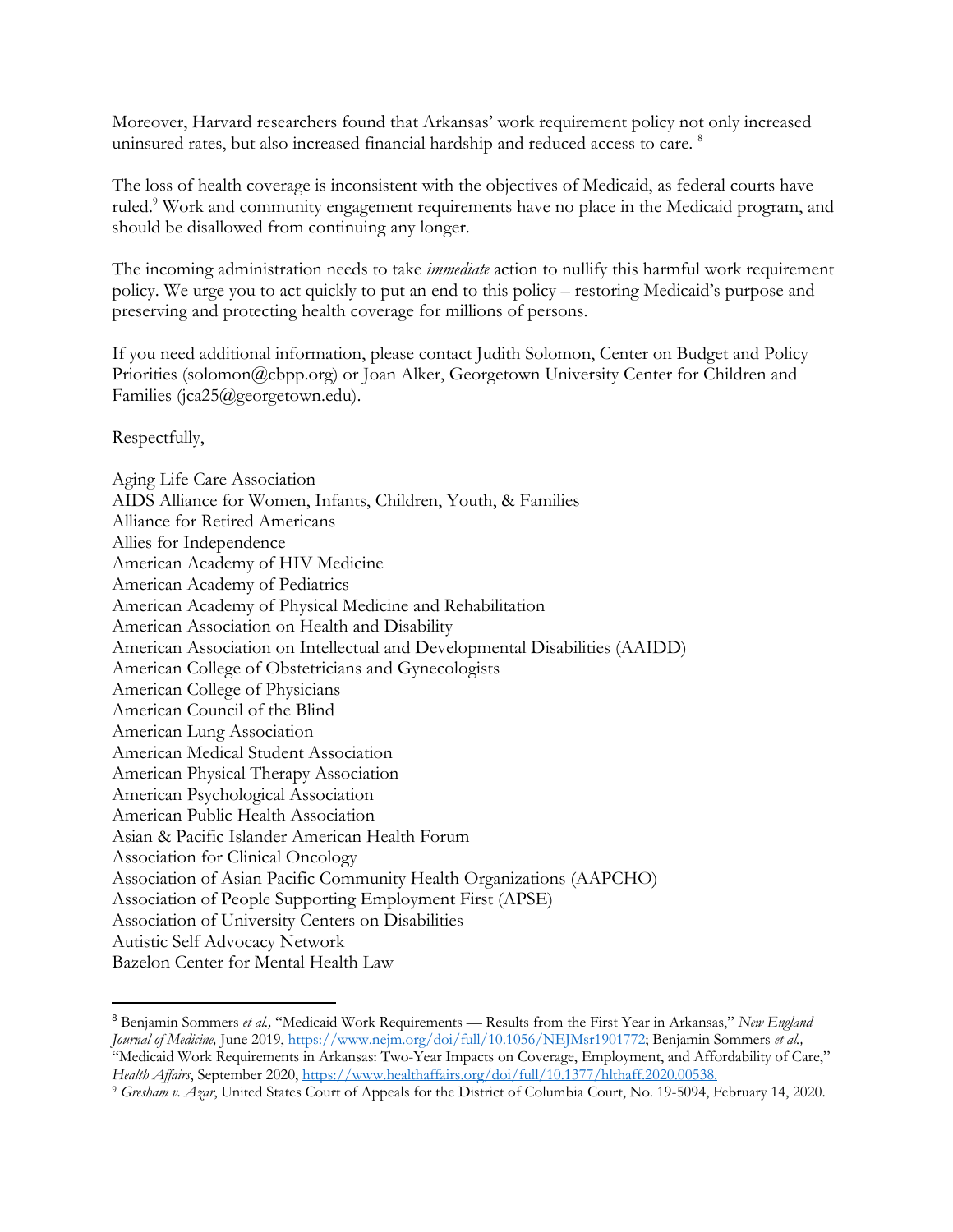Brain Injury Association of America Catholic Health Association of the United States Center for American Progress Center for Health Law and Policy Innovation, Harvard Law School Center for Law and Social Policy Center for Medicare Advocacy Center for Public Representation Center for the Study of Social Policy Center on Budget and Policy Priorities CenterLink: The Community of LGBT Centers Child Welfare League of America Children's Defense Fund Chronic Disease Coalition Community Catalyst Community Education Group Community Oriented Correctional Health Services Corporation for Supportive Housing (CSH) Cystic Fibrosis Foundation Disability Rights Education and Defense Fund (DREDF) Epilepsy Foundation Families USA Family Equality Family Voices First Focus on Children Georgetown University Center for Children and Families Guttmacher Institute Hemophilia Federation of America Hispanic Federation HIV + Hepatitis Policy Institute HIV Medicine Association Justice in Aging LeadingAge Lutheran Services in America March of Dimes Medicare Rights Center Mental Health America MomsRising NARAL Pro-Choice America NASTAD National Academy of Elder Law Attorneys National Adult Day Services Association (NADSA) National Alliance on Mental Illness National Asian Pacific American Women's Forum (NAPAWF) National Association for Children's Behavioral Health National Association of Community Health Centers National Association of Councils on Developmental Disabilities National Association of Pediatric Nurse Practitioners National Association of Social Workers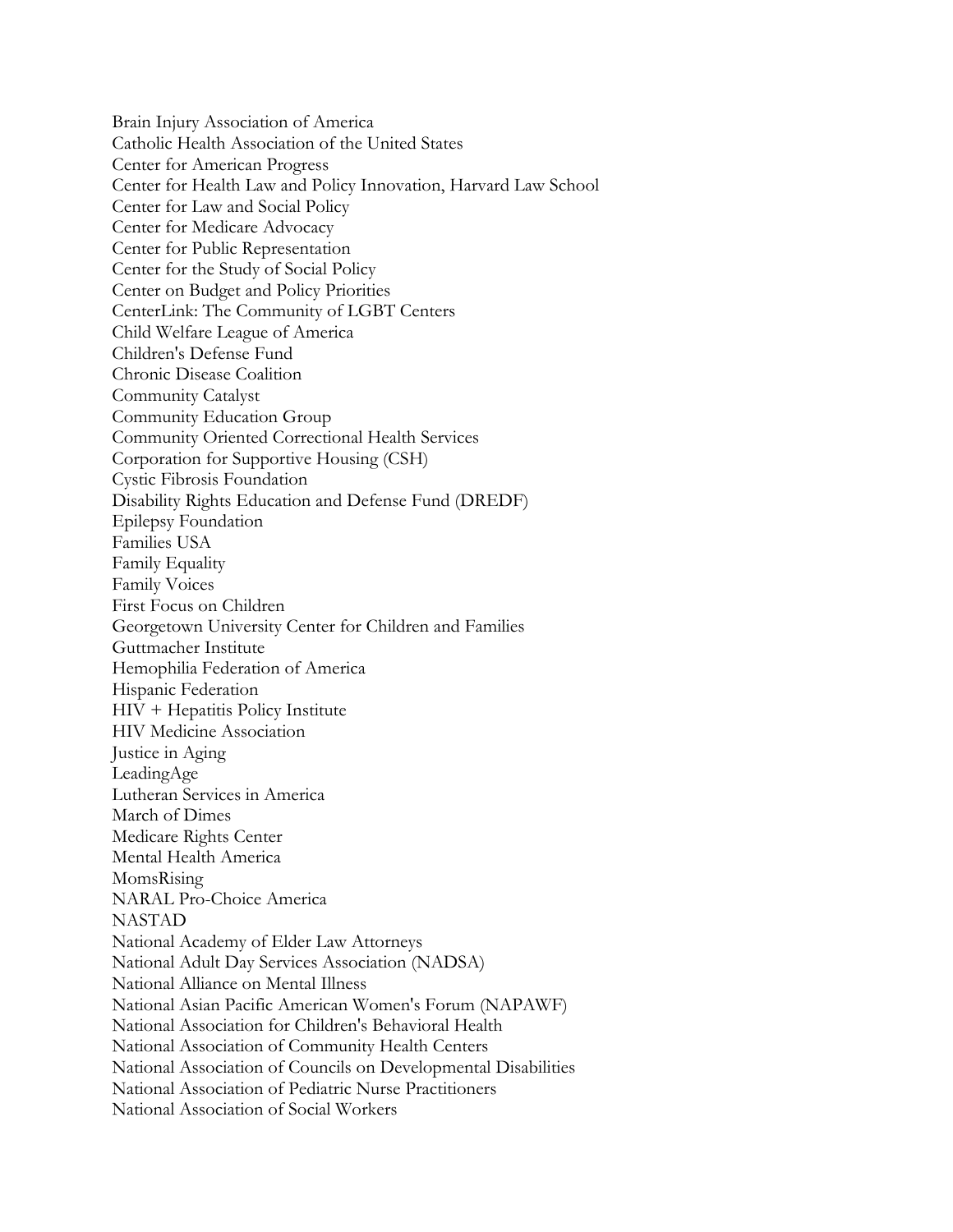National Association of State Head Injury Administrators National Association of State Long Term Care Ombudsman Programs National Center for Lesbian Rights National Center for Parent Leadership, Advocacy, and Community Empowerment (National PLACE) National Council of Jewish Women National Council on Independent Living National Disability Rights Network (NDRN) National Employment Law Project National Family Planning & Reproductive Health Association National Health Care for the Homeless Council National Immigration Law Center National League for Nursing National Multiple Sclerosis Society National Organization for Women National Partnership for Women & Families National Respite Coalition National WIC Association National Women's Health Network NETWORK Lobby for Catholic Social Justice People's Parity Project Physicians for Reproductive Health Planned Parenthood Federation of America Positive Women's Network-USA Power to Decide Prevent Blindness Pride Community Services Organization Primary Care Development Corporation (PCDC) Public Citizen Raising Women's Voices for the Health Care We Need Spina Bifida Association SPLC Action Fund The AIDS Institute The Arc of the United States The Jewish Federations of North America The Leukemia & Lymphoma Society The Partnership for Inclusive Disaster Strategies Treatment Action Group UnidosUS Union for Reform Judaism United Cerebral Palsy United Spinal Association United Way Worldwide Voices for Progress Whitman-Walker Institute